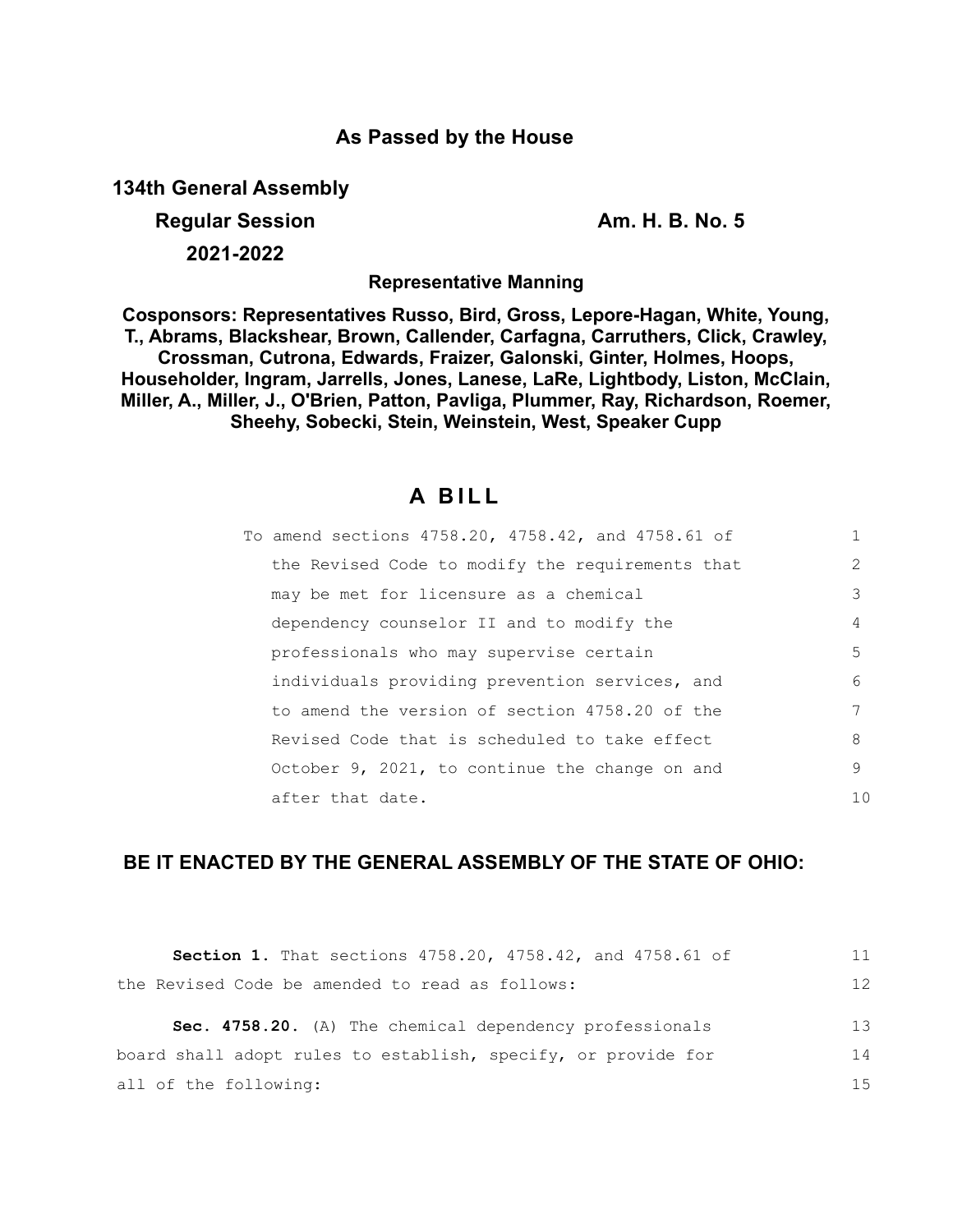(1) Fees for the purposes authorized by section 4758.21 of the Revised Code; (2) If the board, pursuant to section 4758.221 of the Revised Code, elects to administer examinations for individuals seeking to act as substance abuse professionals in a U.S. department of transportation drug and alcohol testing program, the board's administration of the examinations; (3) For the purpose of section 4758.23 of the Revised Code, codes of ethical practice and professional conduct for individuals who hold a license, certificate, or endorsement issued under this chapter; (4) For the purpose of section 4758.24 of the Revised Code, all of the following: (a) Good moral character requirements for an individual who seeks or holds a license, certificate, or endorsement issued under this chapter; (b) The documents that an individual seeking such a license, certificate, or endorsement must submit to the board; (c) Requirements to obtain the license, certificate, or endorsement that are in addition to the requirements established under sections 4758.39, 4758.40, 4758.41, 4758.42, 4758.43, 4758.44, 4758.45, 4758.46, 4758.47, and 4758.48 of the Revised Code. The additional requirements may include preceptorships. (d) The period of time that an individual whose registered applicant certificate has expired must wait before applying for a new registered applicant certificate. (5) For the purpose of section 4758.28 of the Revised 16 17 18 19 20 21 22 23 24 25 26 27 28 29 30 31 32 33 34 35 36 37 38 39 40 41 42

Code, requirements for approval of continuing education courses 43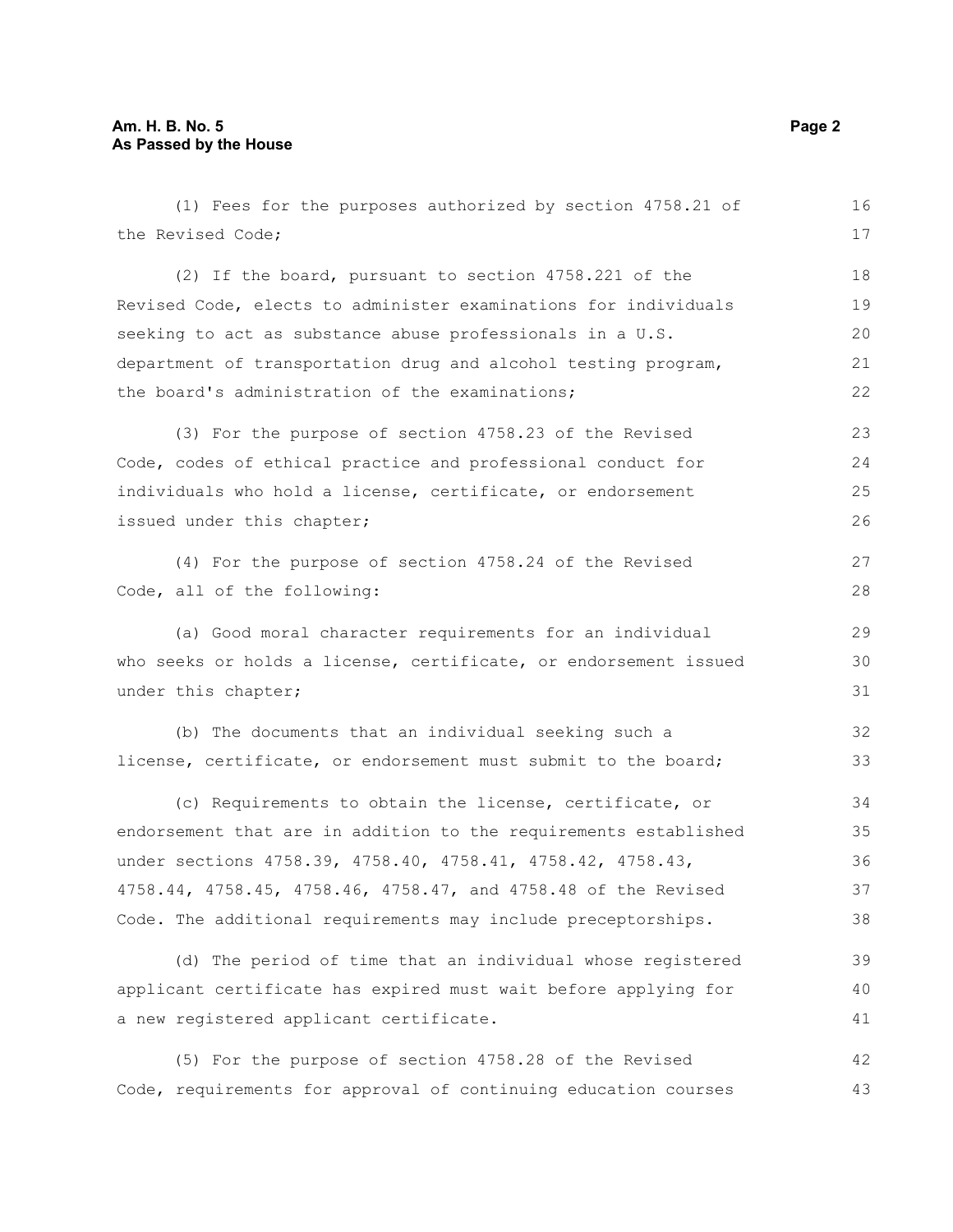of study for individuals who hold a license, certificate, or endorsement issued under this chapter; (6) For the purpose of section 4758.30 of the Revised Code, the intervention for and treatment of an individual holding a license, certificate, or endorsement issued under this chapter whose abilities to practice are impaired due to abuse of or dependency on alcohol or other drugs or other physical or mental condition; (7) Requirements governing reinstatement of a suspended or revoked license, certificate, or endorsement under division (B) of section 4758.30 of the Revised Code, including requirements for determining the amount of time an individual must wait to apply for reinstatement; (8) For the purpose of section 4758.31 of the Revised Code, methods of ensuring that all records the board holds pertaining to an investigation remain confidential during the investigation; (9) Criteria for employees of the board to follow when performing their duties under division (B) of section 4758.35 of the Revised Code; (10) For the purpose of division (A)(1) of section 4758.39 and division (A)(1) of section  $4758.40$  of the Revised Code, course requirements for a degree in a behavioral science or nursing that shall, at a minimum, include at least forty semester hours in all of the following courses: 44 45 46 47 48 49 50 51 52 53 54 55 56 57 58 59 60 61 62 63 64 65 66 67 68

(a) Theories of counseling and psychotherapy; 69

(b) Counseling procedures; 70

(c) Group process and techniques;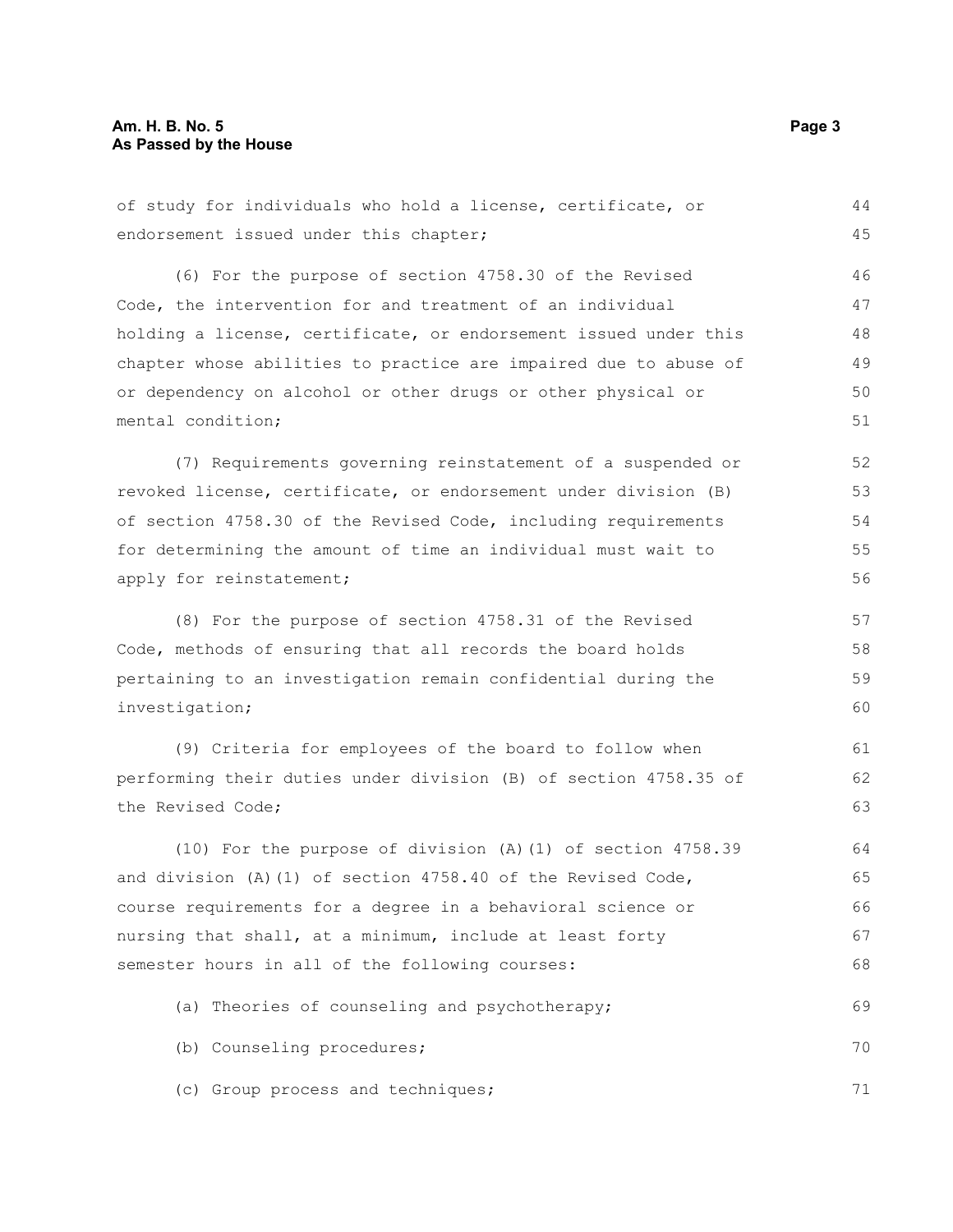| (d) Relationship therapy;                                             | 72 |
|-----------------------------------------------------------------------|----|
| (e) Research methods and statistics;                                  | 73 |
| (f) Fundamentals of assessment and diagnosis, including               | 74 |
| measurement and appraisal;                                            | 75 |
| (g) Psychopathology;                                                  | 76 |
| (h) Human development;                                                | 77 |
| (i) Cultural competence in counseling;                                | 78 |
| $(j)$ Ethics.                                                         | 79 |
| (11) For the purpose of division (A)(2) of section $4758.39$          | 80 |
| of the Revised Code, the number of hours of compensated work or       | 81 |
| supervised internship experience that an individual must have         | 82 |
| and the number of those hours that must be in clinical                | 83 |
| supervisory experience;                                               | 84 |
| (12) For the purpose of division (A) (3) of section                   | 85 |
| 4758.39, division (A) (3) of section 4758.40, division (A) (3) of     | 86 |
| section 4758.41, and division-divisions (A) (3) and (D) (3) of        | 87 |
| section 4758.42 of the Revised Code, both of the following:           | 88 |
| (a) The number of hours of training in chemical dependency            | 89 |
| an individual must have;                                              | 90 |
| (b) Training requirements for chemical dependency that                | 91 |
| shall, at a minimum, include qualifications for the individuals       | 92 |
| who provide the training and the content areas covered in the         | 93 |
| training.                                                             | 94 |
| (13) For the purpose of division (A)(2) of section                    | 95 |
| 4758.40, division (A) (2) of section $4758.41$ , and division (A) (2) | 96 |
| of section 4758.42 of the Revised Code, the number of hours of        | 97 |

compensated work or supervised internship experience that an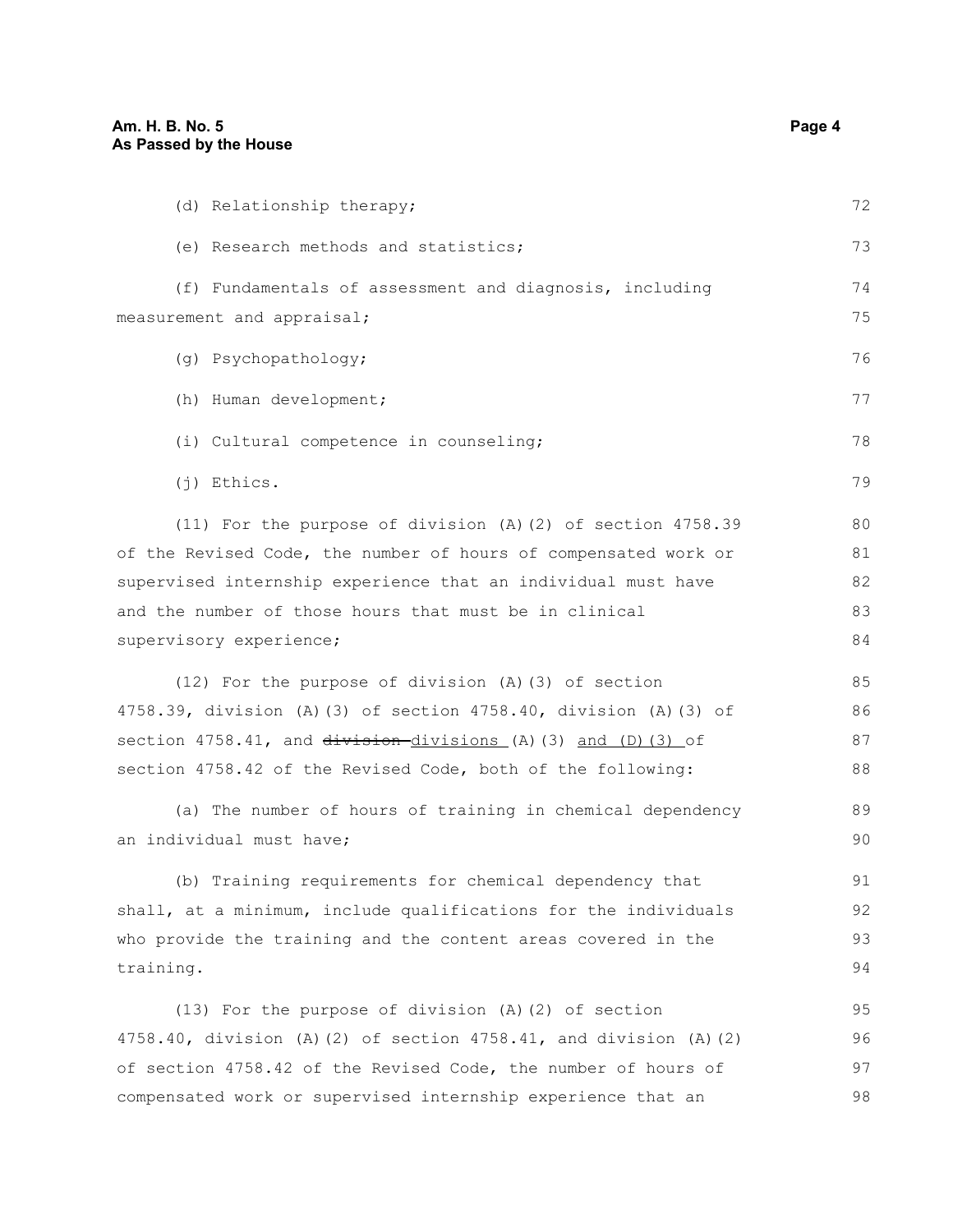individual must have;

(14) For the purpose of division (B)(2)(b) of section 4758.40 and division (B)(2) of section 4758.41 of the Revised Code, requirements for the forty clock hours of training on the version of the diagnostic and statistical manual of mental disorders that is current at the time of the training, including the number of the clock hours that must be on substance-related disorders, the number of the clock hours that must be on chemical dependency conditions, and the number of the clock hours that must be on awareness of other mental and emotional disorders; 100 101 102 103 104 105 106 107 108 109

(15) For the purpose of division (A)(1) of section 4758.41 of the Revised Code, course requirements for a degree in a behavioral science or nursing; 110 111 112

(16) For the purpose of division (C)(2) of section 4758.42 of the Revised Code, education requirements for chemical dependency; 113 114 115

(17) For the purpose of division (C)(3) of section 4758.42 of the Revised Code, requirements for programs that provide practicum experience in chemical dependency; 116 117 118

(18) For the purpose of division (A) of section 4758.43 of the Revised Code, both of the following: 119 120

(a) The number of hours of training in chemical dependency counseling that an individual must have; 121 122

(b) Training requirements for chemical dependency counseling that shall, at a minimum, include qualifications for the individuals who provide the training and the content areas covered in the training. 123 124 125 126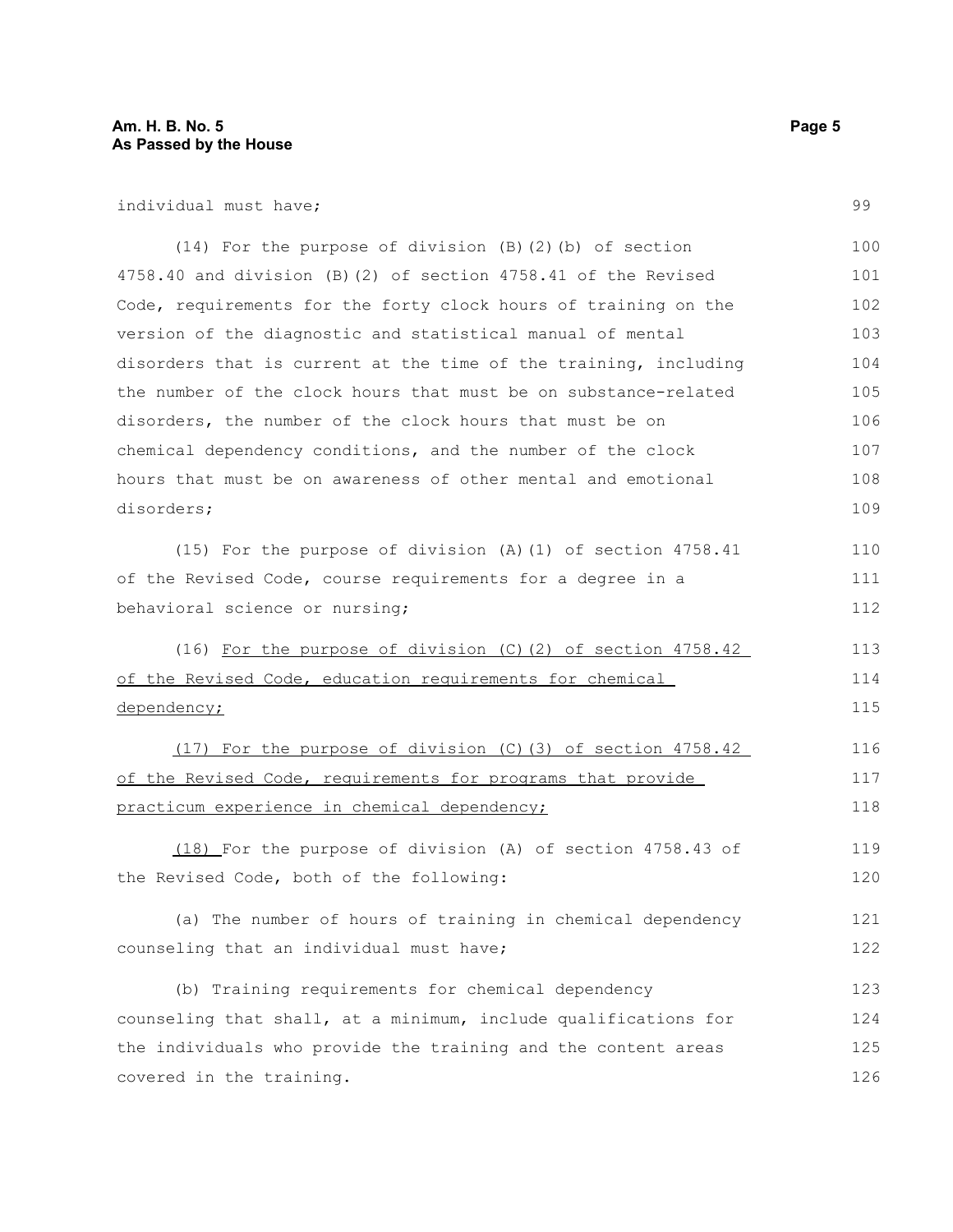#### **Am. H. B. No. 5 Page 6 As Passed by the House**

 $(17)$   $(19)$  For the purpose of division (A)(1) of section 4758.44 of the Revised Code, the number of hours of compensated work experience in prevention services that an individual must have and the number of those hours that must be in administering or supervising the services; 127 128 129 130 131

 $(18)$  (20) For the purpose of division (A)(2) of section 4758.44 of the Revised Code, the field of study in which an individual must obtain at least a bachelor's degree; 132 133 134

 $(19)$   $(21)$  For the purpose of division (A)(3) of section 4758.44, division (A)(3) of section 4758.45, and division (D) of section 4758.46 of the Revised Code, both of the following: 135 136 137

```
(a) The number of hours of prevention-related education
that an individual must have;
                                                                            138
                                                                            139
```
(b) Requirements for prevention-related education. 140

 $(20)$   $(22)$  For the purpose of division (A)(4) of section 4758.44 of the Revised Code, the number of hours of administrative or supervisory education that an individual must have; 141 142 143 144

 $(21)$   $(23)$  For the purpose of division (A)(1) of section 4758.45 of the Revised Code, the number of hours of compensated or volunteer work, field placement, intern, or practicum experience in prevention services that an individual must have and the number of those hours that must be in planning or delivering the services; 145 146 147 148 149 150

 $(22)$   $(24)$  For the purpose of division (A)(2) of section 4758.45 of the Revised Code, the field of study in which an individual must obtain at least an associate's degree; 151 152 153

 $(23)$  (25) For the purpose of division (C) of section 154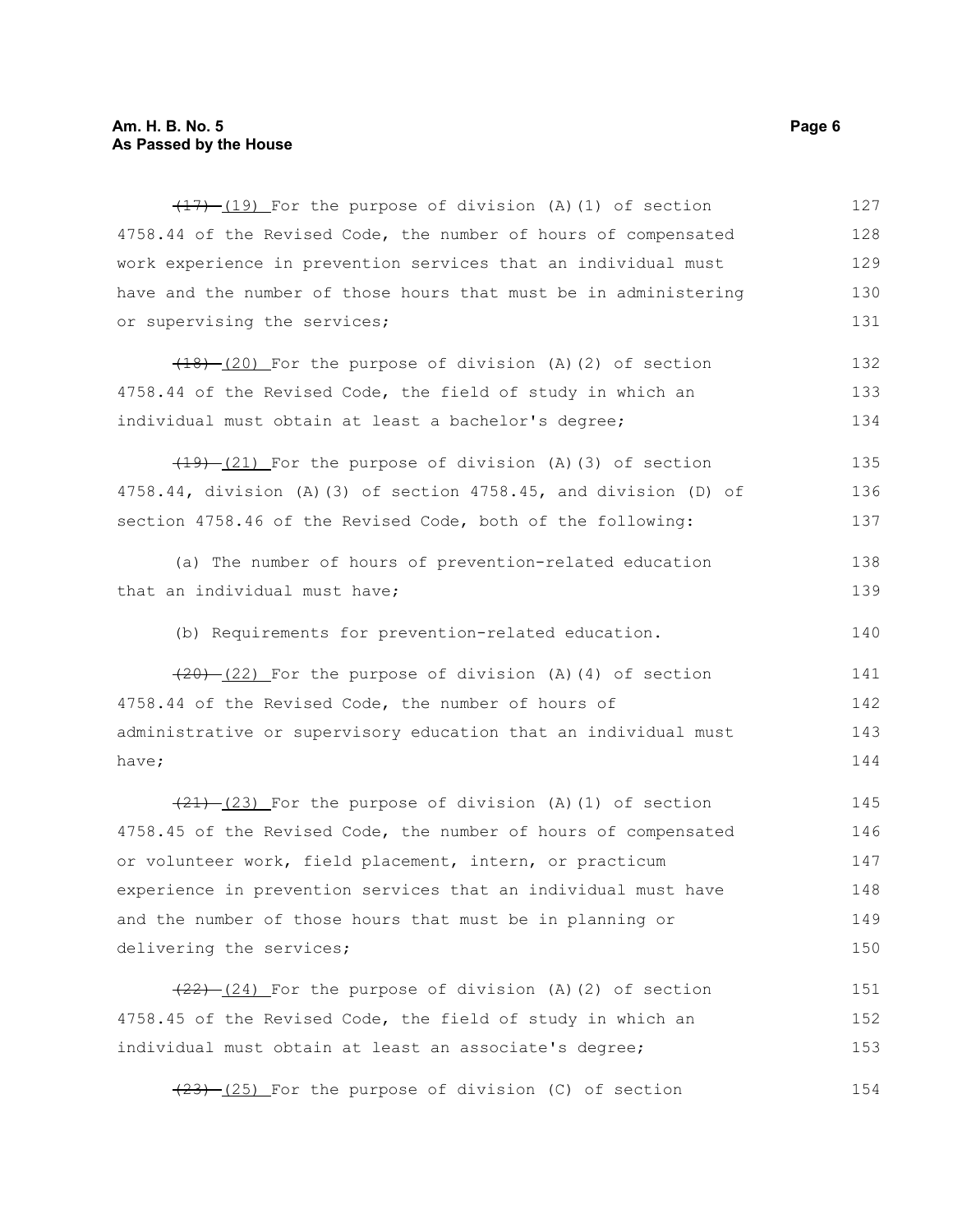4758.46 of the Revised Code, the number of hours of compensated or volunteer work, field placement, intern, or practicum experience in prevention services that an individual must have;  $(24)$  (26) Standards for the one hundred hours of compensated work or supervised internship in gambling disorder direct clinical experience required by division (B)(2) of section 4758.48 of the Revised Code:  $(25)$   $(27)$  For the purpose of section 4758.51 of the Revised Code, continuing education requirements for individuals who hold a license, certificate, or endorsement issued under this chapter;  $(26)$   $(28)$  For the purpose of section 4758.51 of the Revised Code, the number of hours of continuing education that an individual must complete to have an expired license, certificate, or endorsement restored under section 4758.26 of the Revised Code;  $(27)$   $(29)$  For the purpose of divisions (A) and (B) of section 4758.52 of the Revised Code, training requirements for chemical dependency counseling; (28) (30) The duties, which may differ, of all of the following: (a) An independent chemical dependency counselor-clinical supervisor licensed under this chapter who supervises a chemical dependency counselor III under section 4758.56 of the Revised Code; (b) An independent chemical dependency counselor-clinical supervisor, independent chemical dependency counselor, or chemical dependency counselor III licensed under this chapter who supervises a chemical dependency counselor assistant under 155 156 157 158 159 160 161 162 163 164 165 166 167 168 169 170 171 172 173 174 175 176 177 178 179 180 181 182 183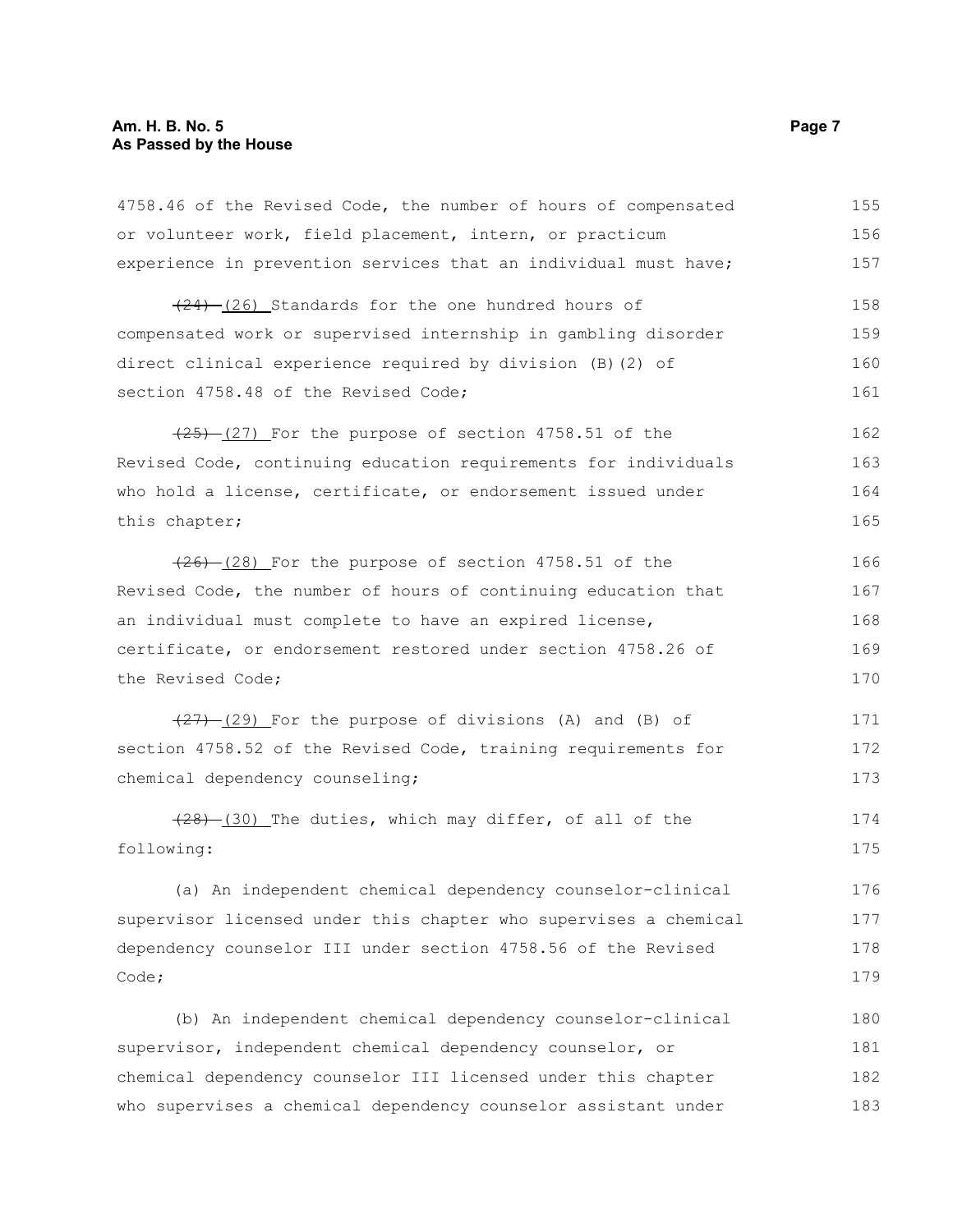section 4758.59 of the Revised Code;

(c) A prevention consultant or prevention specialist certified under this chapter or independent chemical dependency counselor-clinical supervisor, independent chemical dependency counselor, or chemical dependency counselor III licensed under this chapter who supervises a prevention specialist assistant or registered applicant under section 4758.61 of the Revised Code. 185 186 187 188 189 190

 $(29)$   $(31)$  The duties of an independent chemical dependency counselor licensed under this chapter who holds the gambling disorder endorsement who supervises a chemical dependency counselor III with the gambling disorder endorsement under section 4758.62 of the Revised Code. 191 192 193 194 195

(30) (32) Anything else necessary to administer this chapter. 196 197

(B) All rules adopted under this section shall be adopted in accordance with Chapter 119. of the Revised Code and any applicable federal laws and regulations.

(C) When it adopts rules under this section, the board may consider standards established by any national association or other organization representing the interests of those involved in chemical dependency counseling or prevention services. 201 202 203 204

**Sec. 4758.42.** An individual seeking a chemical dependency counselor II license shall meet the requirements of division (A)  $\Theta$ <sub>r</sub> (B), or (C) of this section or, until three years after the effective date of this amendment, division (A), (B), (C), or (D) of this section. 205 206 207 208 209

(A) To meet the requirements of this division, an individual must meet all of the following requirements: 210 211

184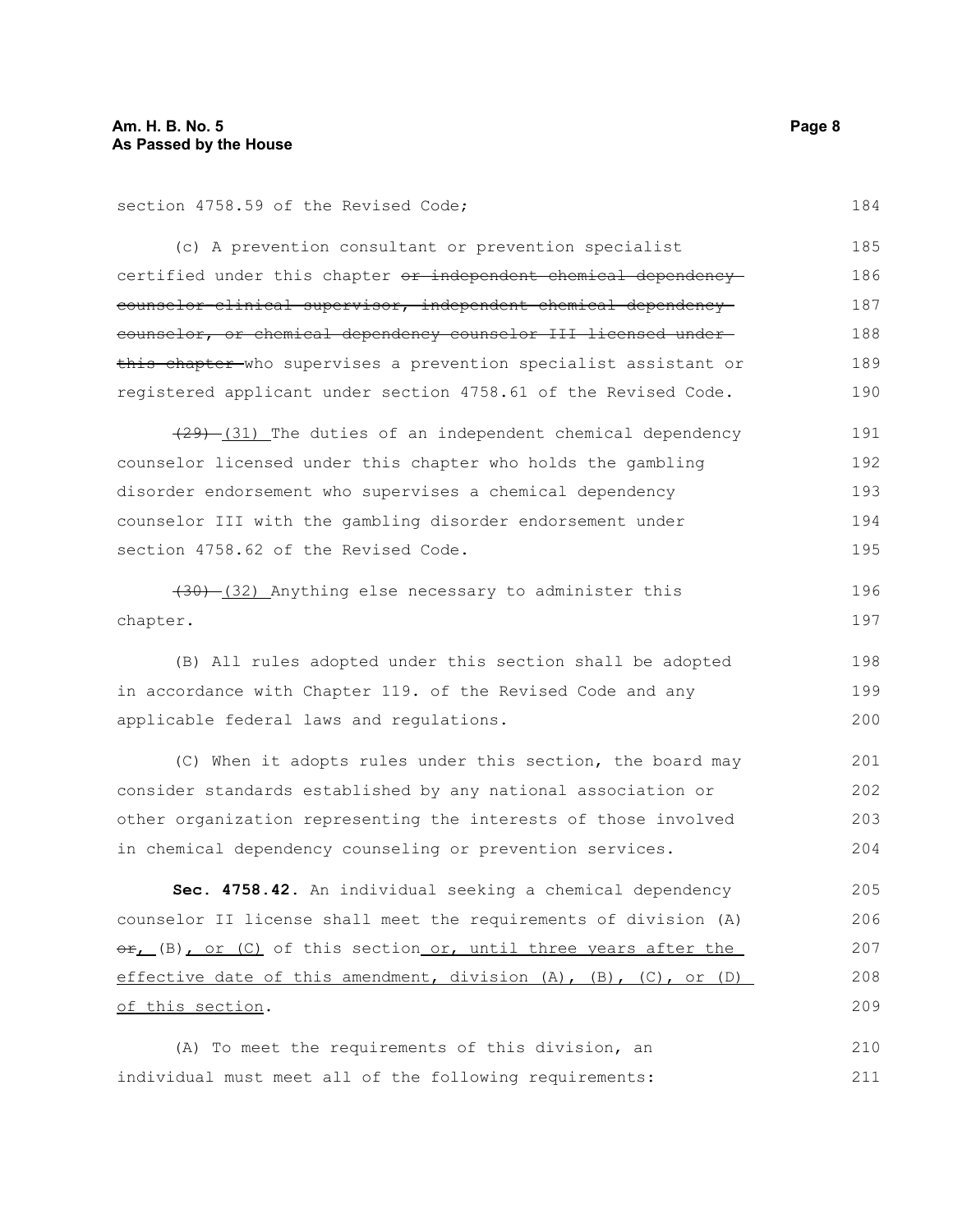## **Am. H. B. No. 5 Page 9 As Passed by the House**

| (1) Hold from an accredited educational institution an          | 212 |
|-----------------------------------------------------------------|-----|
| associate's degree in a behavioral science or nursing or a      | 213 |
| bachelor's degree in any field;                                 | 214 |
| (2) Have not less than the number of hours specified in         | 215 |
| rules adopted under section 4758.20 of the Revised Code of      | 216 |
| compensated work or supervised internship experience in any of  | 217 |
| the following, not less than twenty per cent of which are in    | 218 |
| chemical dependency counseling:                                 | 219 |
| (a) Chemical dependency services, substance abuse               | 220 |
| services, or both types of services;                            | 221 |
| (b) The practice of psychology, as defined in section           | 222 |
| 4732.01 of the Revised Code;                                    | 223 |
| (c) The practice of professional counseling, the practice       | 224 |
| of social work, or the practice of marriage and family therapy, | 225 |
| all as defined in section 4757.01 of the Revised Code.          | 226 |
| (3) Have a minimum of the number of hours specified in          | 227 |
| rules adopted under section 4758.20 of the Revised Code of      | 228 |
| training in chemical dependency that meets the requirements     | 229 |
| specified in those rules;                                       | 230 |
| (4) Pass one or more examinations administered pursuant to      | 231 |
| section 4758.22 of the Revised Code for the purpose of          | 232 |
| determining competence to practice as a chemical dependency     | 233 |
| counselor II.                                                   | 234 |
| (B) To meet the requirement of this division, an                | 235 |
| individual must hold, on December 23, 2002, a certificate or    | 236 |
| credentials that were accepted under former section 3793.07 of  | 237 |
| the Revised Code as authority to practice as a certified        | 238 |
| chemical dependency counselor II.                               | 239 |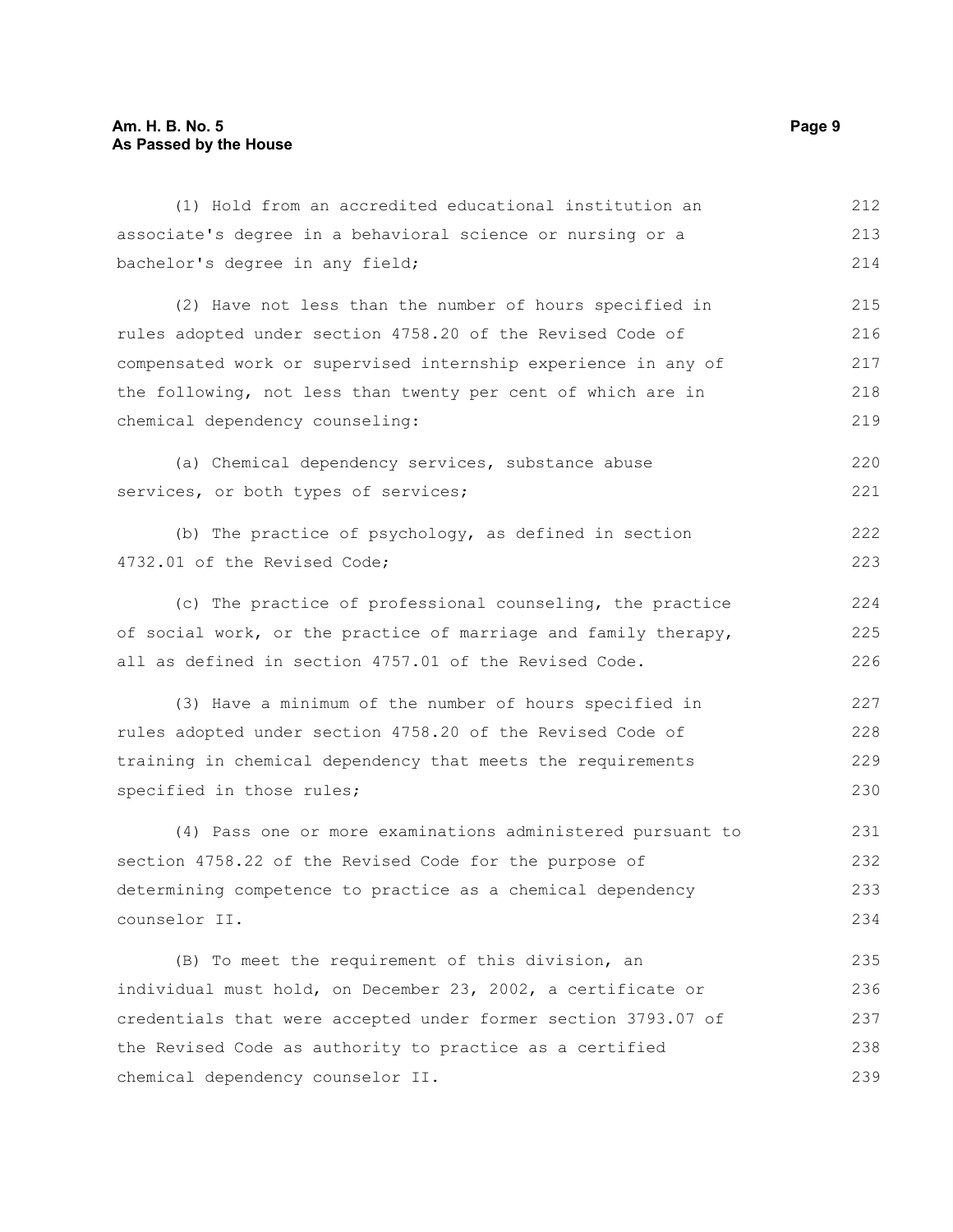| (C) To meet the requirements of this division, an                | 240 |
|------------------------------------------------------------------|-----|
| individual must meet all of the following requirements:          | 241 |
|                                                                  |     |
| (1) Hold from an accredited educational institution an           | 242 |
| associate's or bachelor's degree in either of the following with | 243 |
| a specialization in chemical dependency counseling:              | 244 |
| (a) A behavioral science;                                        | 245 |
|                                                                  |     |
| (b) Nursing.                                                     | 246 |
| (2) Have a minimum of one hundred eighty hours of                | 247 |
| education in chemical dependency that meets the requirements     | 248 |
| specified in rules adopted under section 4758.20 of the Revised  | 249 |
| Code;                                                            | 250 |
|                                                                  |     |
| (3) While holding a valid chemical dependency counselor          | 251 |
| assistant certificate, have successfully completed, over the     | 252 |
| course of not more than any two semesters, at least two hundred  | 253 |
| forty hours of supervised practicum experience in chemical       | 254 |
| dependency through a program that meets all of the following     | 255 |
| requirements:                                                    | 256 |
|                                                                  |     |
| (a) The program includes at least two hours per week of          | 257 |
| supervised practicum experience;                                 | 258 |
| (b) The program provides intensive outpatient treatment or       | 259 |
| a higher level of care, or another level of care if specified in | 260 |
| rules adopted under section 4758.20 of the Revised Code;         | 261 |
|                                                                  |     |
| (c) The program meets other requirements specified in            | 262 |
| rules adopted under that section.                                | 263 |
| (4) Have at least one thousand hours of compensated work         | 264 |
| experience as a chemical dependency counselor assistant;         | 265 |
|                                                                  |     |
| (5) Provide to the chemical dependency professionals board       | 266 |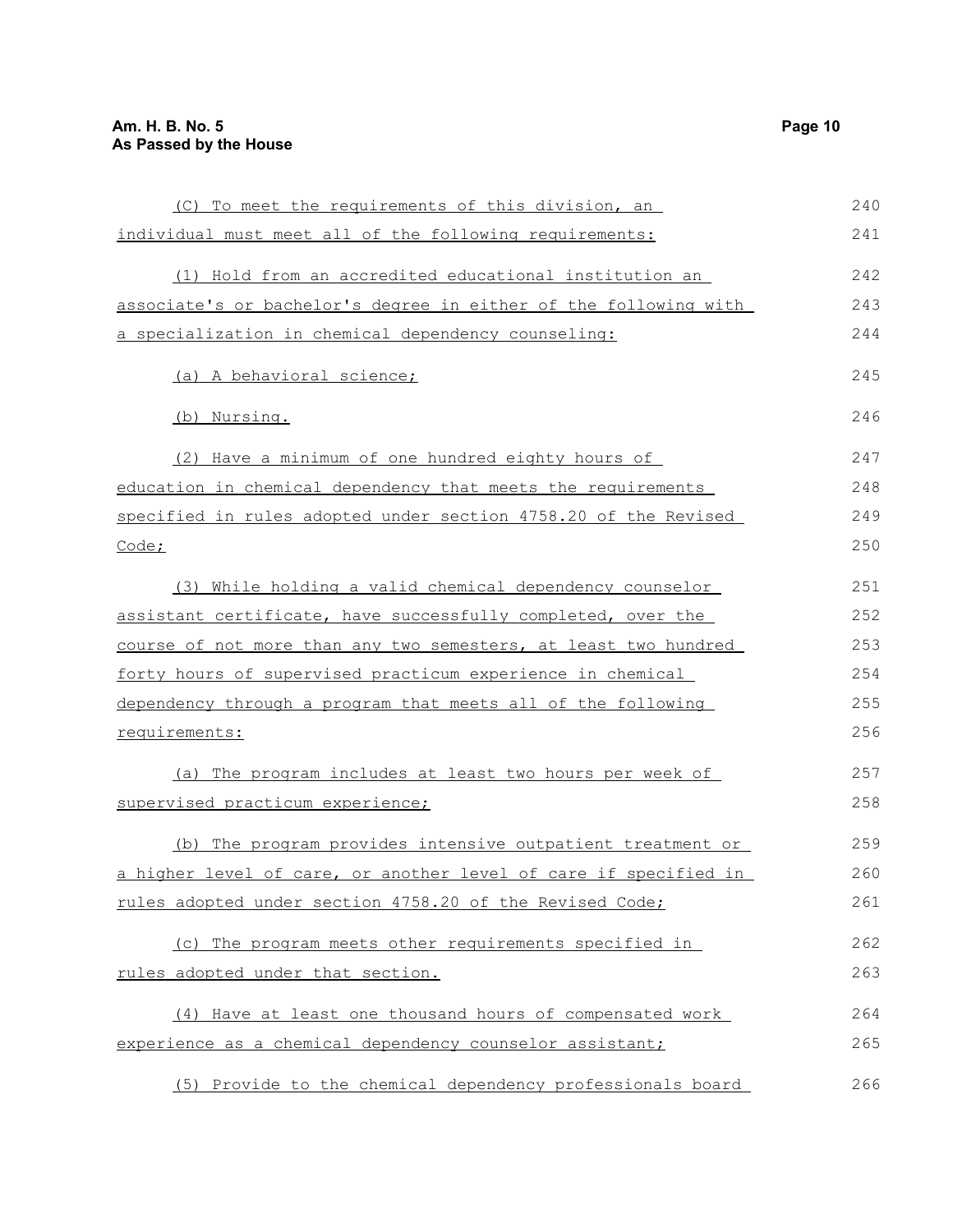| a written recommendation from an individual who supervised the  | 267 |
|-----------------------------------------------------------------|-----|
| individual's practice of chemical dependency counseling as a    | 268 |
| chemical dependency counselor assistant as required by division | 269 |
| (B) of section 4758.59 of the Revised Code;                     | 270 |
| (6) Pass one or more examinations administered pursuant to      | 271 |
| section 4758.22 of the Revised Code for the purpose of          | 272 |
| determining competence to practice as a chemical dependency     | 273 |
| counselor II.                                                   | 274 |
| (D) To meet the requirements of this division, an               | 275 |
| individual must meet all of the following requirements:         | 276 |
| (1) Since at least December 31, 2008, continuously have         | 277 |
| done both of the following:                                     | 278 |
| (a) Held a valid chemical dependency counselor assistant        | 279 |
| certificate;                                                    | 280 |
| (b) Practiced chemical dependency counseling while under        | 281 |
| supervision as required by division (B) of section 4758.59 of   | 282 |
| the Revised Code.                                               | 283 |
| (2) Provide to the board a written recommendation from an       | 284 |
| individual who supervised the individual's practice of chemical | 285 |
| dependency counseling as a chemical dependency counselor        | 286 |
| assistant;                                                      | 287 |
| (3) Have a minimum of the number of hours specified in          | 288 |
| rules adopted under section 4758.20 of the Revised Code of      | 289 |
| training in chemical dependency that meets the requirements     | 290 |
| specified in those rules;                                       | 291 |
| (4) Pass one or more examinations administered pursuant to      | 292 |
| section 4758.22 of the Revised Code for the purpose of          | 293 |
| determining competence to practice as a chemical dependency     | 294 |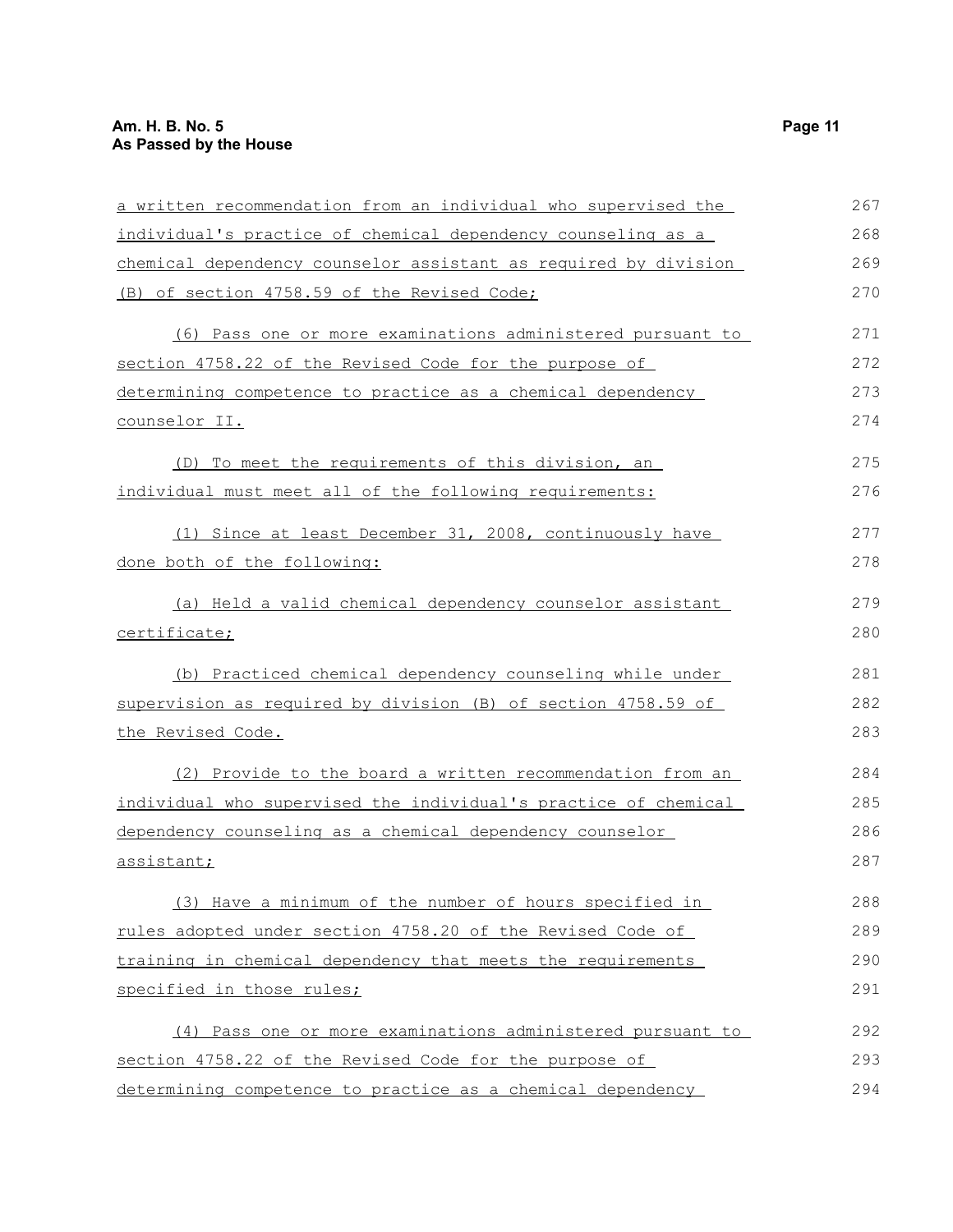## **Am. H. B. No. 5 Page 12 As Passed by the House**

# counselor II.

| Sec. 4758.61. An individual who holds a valid prevention              | 296 |
|-----------------------------------------------------------------------|-----|
| specialist assistant certificate or registered applicant              | 297 |
| certificate issued under this chapter may engage in the practice      | 298 |
| of prevention services under the supervision of any of the            | 299 |
| following:                                                            | 300 |
| (A) A prevention consultant or prevention specialist                  | 301 |
| certified under this chapter;                                         | 302 |
| (B) An independent chemical dependency counselor clinical             | 303 |
| supervisor, an independent chemical dependency counselor, or a        | 304 |
| chemical dependency counselor III licensed under this chapter,        | 305 |
| (C) An individual authorized under Chapter 4731. of the               | 306 |
| Revised Code to practice medicine and surgery or osteopathic          | 307 |
| medicine and surgery;                                                 | 308 |
| (D) (C) A psychologist licensed under Chapter 4732. of the            | 309 |
| Revised Code;                                                         | 310 |
| (E) (D) A registered nurse licensed under Chapter 4723. of            | 311 |
| the Revised Code;                                                     | 312 |
| $(F)$ (E) A licensed professional clinical counselor, a               | 313 |
| licensed professional counselor, an independent social worker, a      | 314 |
| social worker, an independent marriage and family therapist, or       | 315 |
| a marriage and family therapist licensed under Chapter 4757. of       | 316 |
| the Revised Code;                                                     | 317 |
| $\overline{(G)}$ (F) A school counselor licensed by the department of | 318 |
| education pursuant to section 3319.22 of the Revised Code;            | 319 |
| (H)-(G) A health education specialist certified by the                | 320 |
| national commission for health education credentialing;               | 321 |
|                                                                       |     |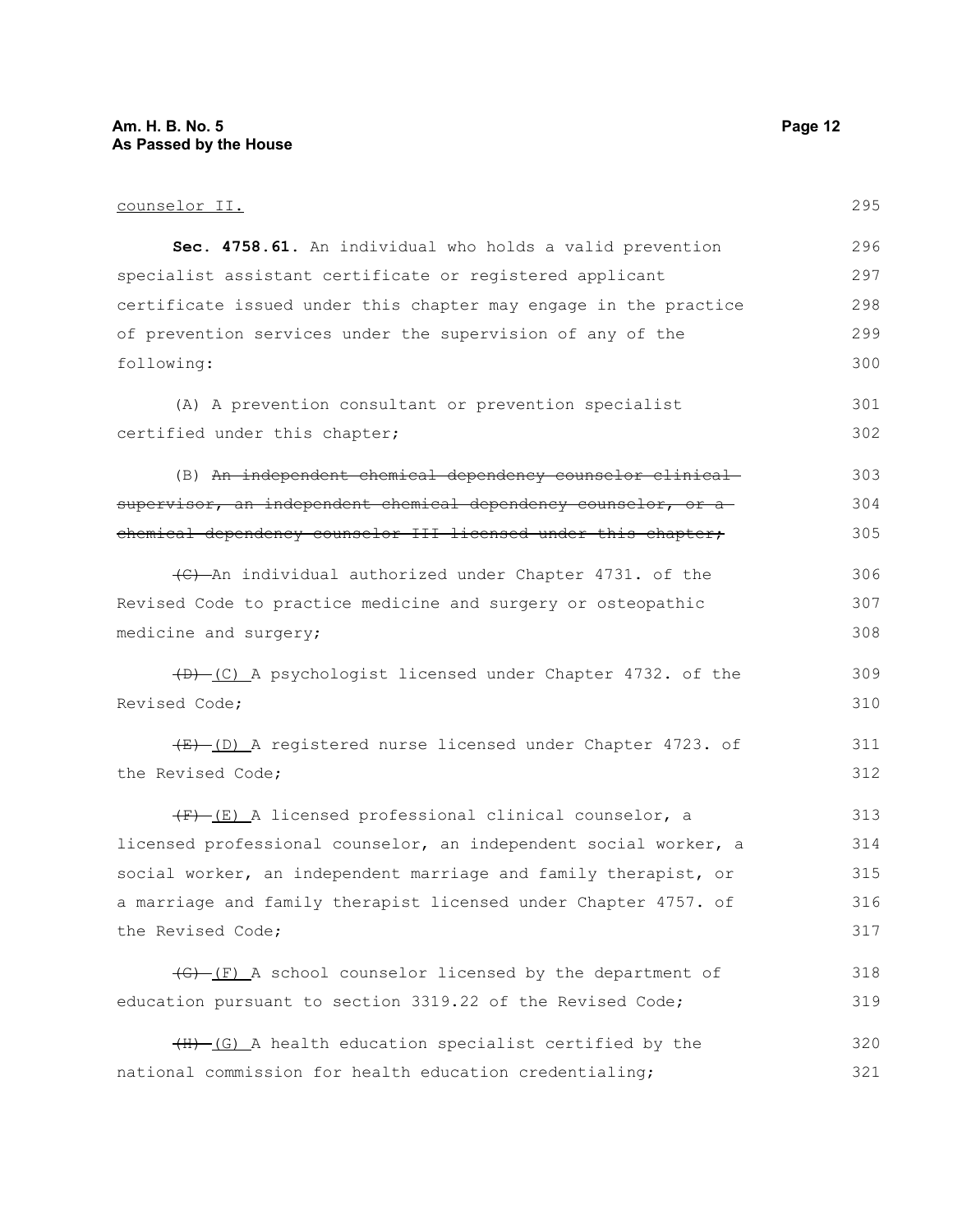$(H)$  (H) An individual authorized to practice as a certified nurse practitioner or clinical nurse specialist under Chapter 4723. of the Revised Code. **Section 2.** That existing sections 4758.20, 4758.42, and 4758.61 of the Revised Code are hereby repealed. **Section 3.** That the version of section 4758.20 of the Revised Code that is scheduled to take effect October 9, 2021, be amended to read as follows: **Sec. 4758.20.** (A) The chemical dependency professionals board shall adopt rules to establish, specify, or provide for all of the following: (1) Fees for the purposes authorized by section 4758.21 of the Revised Code; (2) If the board, pursuant to section 4758.221 of the Revised Code, elects to administer examinations for individuals seeking to act as substance abuse professionals in a U.S. department of transportation drug and alcohol testing program, the board's administration of the examinations; (3) For the purpose of section 4758.23 of the Revised Code, codes of ethical practice and professional conduct for individuals who hold a license, certificate, or endorsement issued under this chapter; (4) For the purpose of section 4758.24 of the Revised Code, all of the following: (a) The documents that an individual seeking such a license, certificate, or endorsement must submit to the board; (b) Requirements to obtain the license, certificate, or endorsement that are in addition to the requirements established 322 323 324 325 326 327 328 329 330 331 332 333 334 335 336 337 338 339 340 341 342 343 344 345 346 347 348 349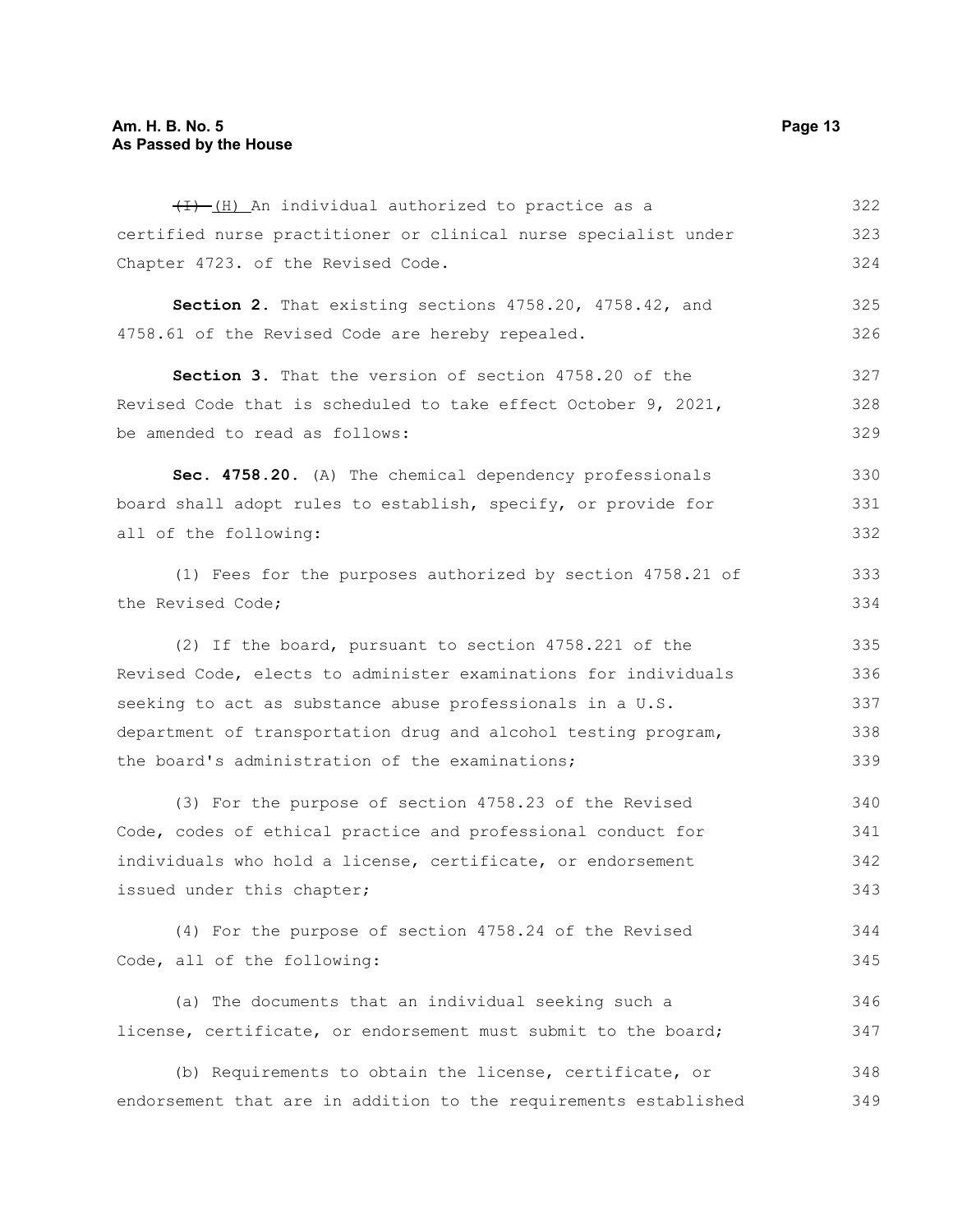under sections 4758.39, 4758.40, 4758.41, 4758.42, 4758.43, 4758.44, 4758.45, 4758.46, 4758.47, and 4758.48 of the Revised Code. The additional requirements may include preceptorships. 350 351 352

(c) The period of time that an individual whose registered applicant certificate has expired must wait before applying for a new registered applicant certificate. 353 354 355

(5) For the purpose of section 4758.28 of the Revised Code, requirements for approval of continuing education courses of study for individuals who hold a license, certificate, or endorsement issued under this chapter; 356 357 358 359

(6) For the purpose of section 4758.30 of the Revised Code, the intervention for and treatment of an individual holding a license, certificate, or endorsement issued under this chapter whose abilities to practice are impaired due to abuse of or dependency on alcohol or other drugs or other physical or mental condition; 360 361 362 363 364 365

(7) Requirements governing reinstatement of a suspended or revoked license, certificate, or endorsement under division (C) of section 4758.30 of the Revised Code, including requirements for determining the amount of time an individual must wait to apply for reinstatement; 366 367 368 369 370

(8) For the purpose of section 4758.31 of the Revised Code, methods of ensuring that all records the board holds pertaining to an investigation remain confidential during the investigation; 371 372 373 374

(9) Criteria for employees of the board to follow when performing their duties under division (B) of section 4758.35 of the Revised Code; 375 376 377

(10) For the purpose of division (A)(1) of section 4758.39 378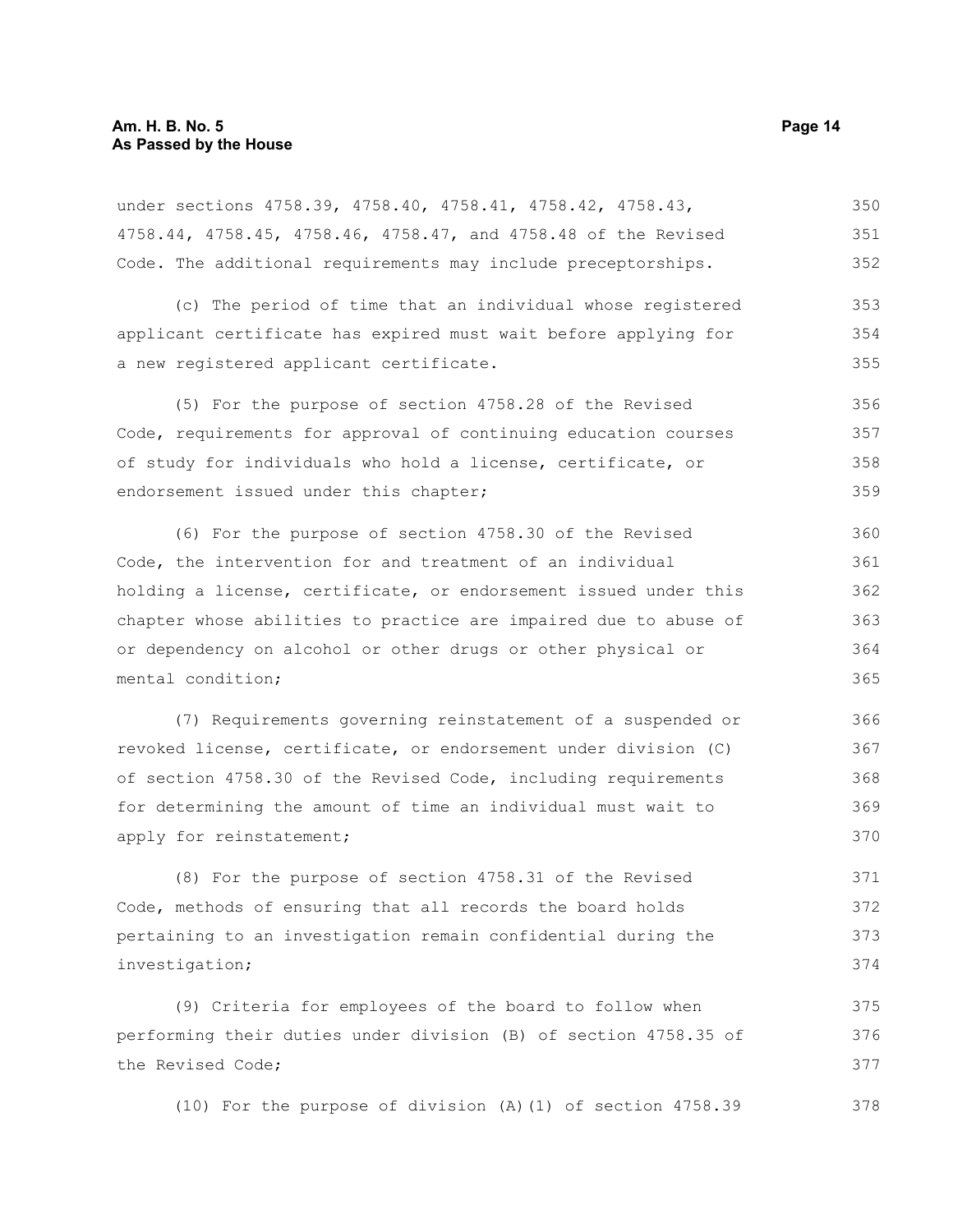## **Am. H. B. No. 5 Page 15 As Passed by the House**

| and division (A) (1) of section 4758.40 of the Revised Code,        | 379 |
|---------------------------------------------------------------------|-----|
| course requirements for a degree in a behavioral science or         | 380 |
| nursing that shall, at a minimum, include at least forty            | 381 |
| semester hours in all of the following courses:                     |     |
| (a) Theories of counseling and psychotherapy;                       | 383 |
| (b) Counseling procedures;                                          | 384 |
| (c) Group process and techniques;                                   | 385 |
| (d) Relationship therapy;                                           | 386 |
| (e) Research methods and statistics;                                | 387 |
| (f) Fundamentals of assessment and diagnosis, including             | 388 |
| measurement and appraisal;                                          | 389 |
| (g) Psychopathology;                                                | 390 |
| (h) Human development;                                              | 391 |
| (i) Cultural competence in counseling;                              | 392 |
| $(j)$ Ethics.                                                       | 393 |
| (11) For the purpose of division (A) (2) of section 4758.39         | 394 |
| of the Revised Code, the number of hours of compensated work or     | 395 |
| supervised internship experience that an individual must have       | 396 |
| and the number of those hours that must be in clinical              | 397 |
| supervisory experience;                                             | 398 |
| (12) For the purpose of division (A) (3) of section                 | 399 |
| 4758.39, division (A) (3) of section 4758.40, division (A) (3) of   | 400 |
| section $4758.41$ , and $division-divisions$ (A) (3) and (D) (3) of | 401 |
| section 4758.42 of the Revised Code, both of the following:         | 402 |
| (a) The number of hours of training in chemical dependency          | 403 |
| an individual must have;                                            | 404 |
|                                                                     |     |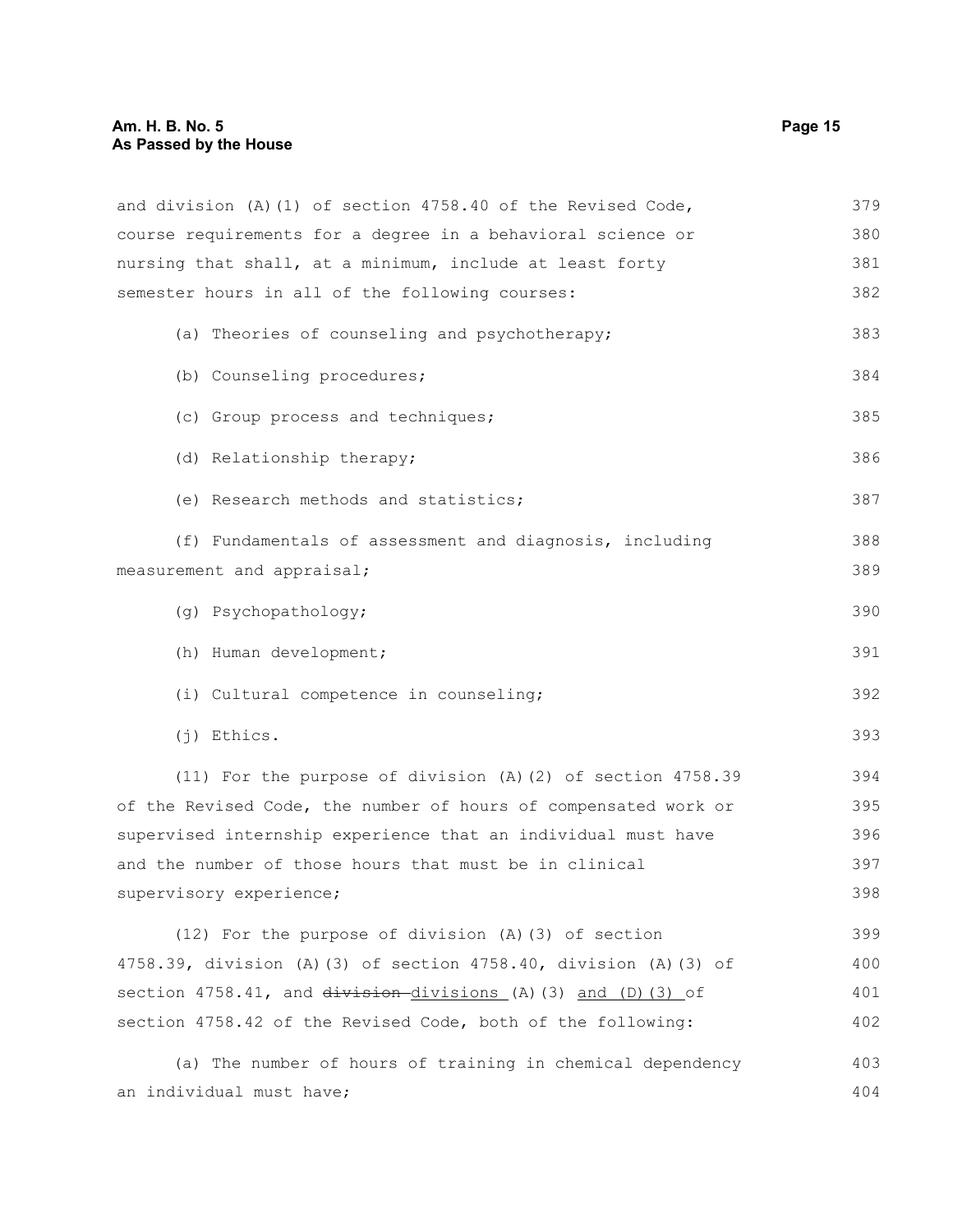(b) Training requirements for chemical dependency that shall, at a minimum, include qualifications for the individuals who provide the training and the content areas covered in the training. 405 406 407 408

(13) For the purpose of division (A)(2) of section 4758.40, division (A)(2) of section 4758.41, and division (A)(2) of section 4758.42 of the Revised Code, the number of hours of compensated work or supervised internship experience that an individual must have; 409 410 411 412 413

(14) For the purpose of division (B)(2)(b) of section 4758.40 and division (B)(2) of section 4758.41 of the Revised Code, requirements for the forty clock hours of training on the version of the diagnostic and statistical manual of mental disorders that is current at the time of the training, including the number of the clock hours that must be on substance-related disorders, the number of the clock hours that must be on chemical dependency conditions, and the number of the clock hours that must be on awareness of other mental and emotional disorders; 414 415 416 417 418 419 420 421 422 423

(15) For the purpose of division (A)(1) of section 4758.41 of the Revised Code, course requirements for a degree in a behavioral science or nursing; 424 425 426

(16) For the purpose of division (C)(2) of section 4758.42 of the Revised Code, education requirements for chemical dependency; 427 428 429

(17) For the purpose of division (C)(3) of section 4758.42 of the Revised Code, requirements for programs that provide practicum experience in chemical dependency; 430 431 432

(18) For the purpose of division (A) of section 4758.43 of 433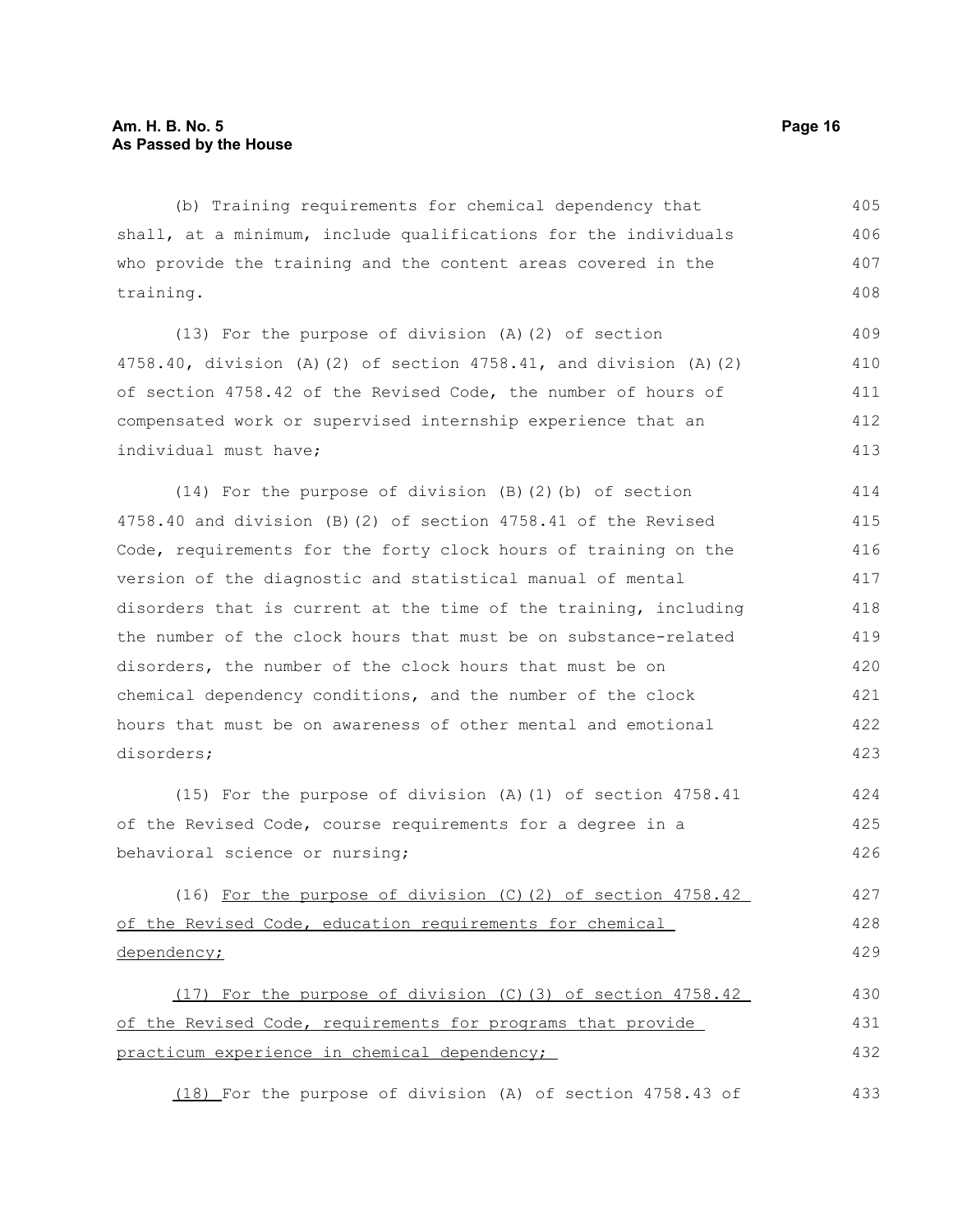the Revised Code, both of the following: (a) The number of hours of training in chemical dependency counseling that an individual must have; (b) Training requirements for chemical dependency counseling that shall, at a minimum, include qualifications for the individuals who provide the training and the content areas covered in the training.  $(17)$   $(19)$  For the purpose of division (A)(1) of section 4758.44 of the Revised Code, the number of hours of compensated work experience in prevention services that an individual must have and the number of those hours that must be in administering or supervising the services; (18) (20) For the purpose of division (A)(2) of section 4758.44 of the Revised Code, the field of study in which an individual must obtain at least a bachelor's degree;  $(19)$   $(21)$  For the purpose of division (A)(3) of section 4758.44, division (A)(3) of section 4758.45, and division (D) of section 4758.46 of the Revised Code, both of the following: (a) The number of hours of prevention-related education that an individual must have; (b) Requirements for prevention-related education.  $(20)$   $(22)$  For the purpose of division (A)(4) of section 4758.44 of the Revised Code, the number of hours of administrative or supervisory education that an individual must have;  $(21)$   $(23)$  For the purpose of division (A)(1) of section 4758.45 of the Revised Code, the number of hours of compensated or volunteer work, field placement, intern, or practicum 434 435 436 437 438 439 440 441 442 443 444 445 446 447 448 449 450 451 452 453 454 455 456 457 458 459 460 461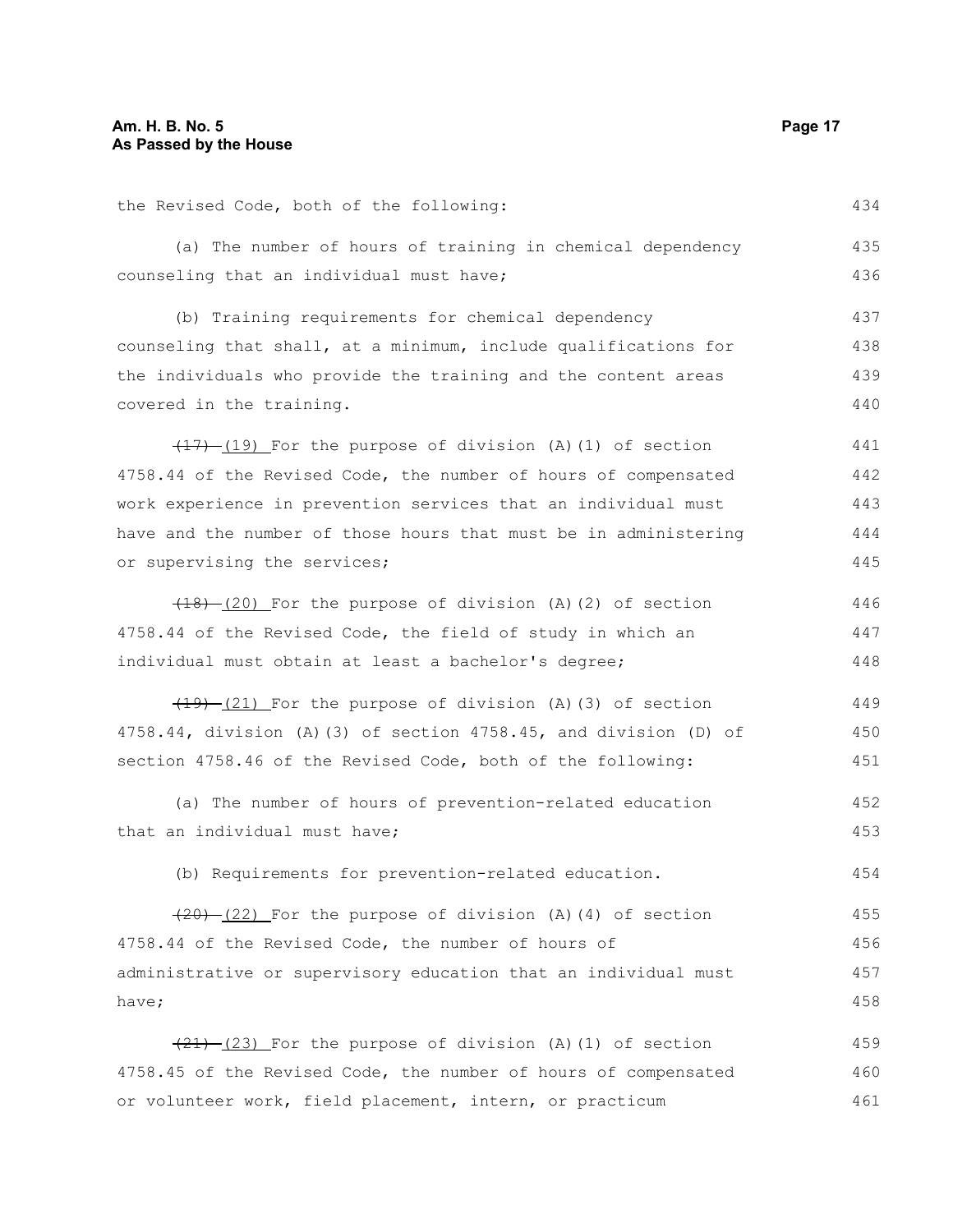experience in prevention services that an individual must have and the number of those hours that must be in planning or delivering the services; 462 463 464

 $(22)$   $(24)$  For the purpose of division (A)(2) of section 4758.45 of the Revised Code, the field of study in which an individual must obtain at least an associate's degree; 465 466 467

 $(23)$   $(25)$  For the purpose of division (C) of section 4758.46 of the Revised Code, the number of hours of compensated or volunteer work, field placement, intern, or practicum experience in prevention services that an individual must have; 468 469 470 471

 $(24)$  (26) Standards for the one hundred hours of compensated work or supervised internship in gambling disorder direct clinical experience required by division (B)(2) of section 4758.48 of the Revised Code; 472 473 474 475

 $(25)$  (27) For the purpose of section 4758.51 of the Revised Code, continuing education requirements for individuals who hold a license, certificate, or endorsement issued under this chapter;

 $(26)$   $(28)$  For the purpose of section 4758.51 of the Revised Code, the number of hours of continuing education that an individual must complete to have an expired license, certificate, or endorsement restored under section 4758.26 of the Revised Code; 480 481 482 483 484

 $(27)$   $(29)$  For the purpose of divisions (A) and (B) of section 4758.52 of the Revised Code, training requirements for chemical dependency counseling; 485 486 487

 $(28)$   $(30)$  The duties, which may differ, of all of the following: 488 489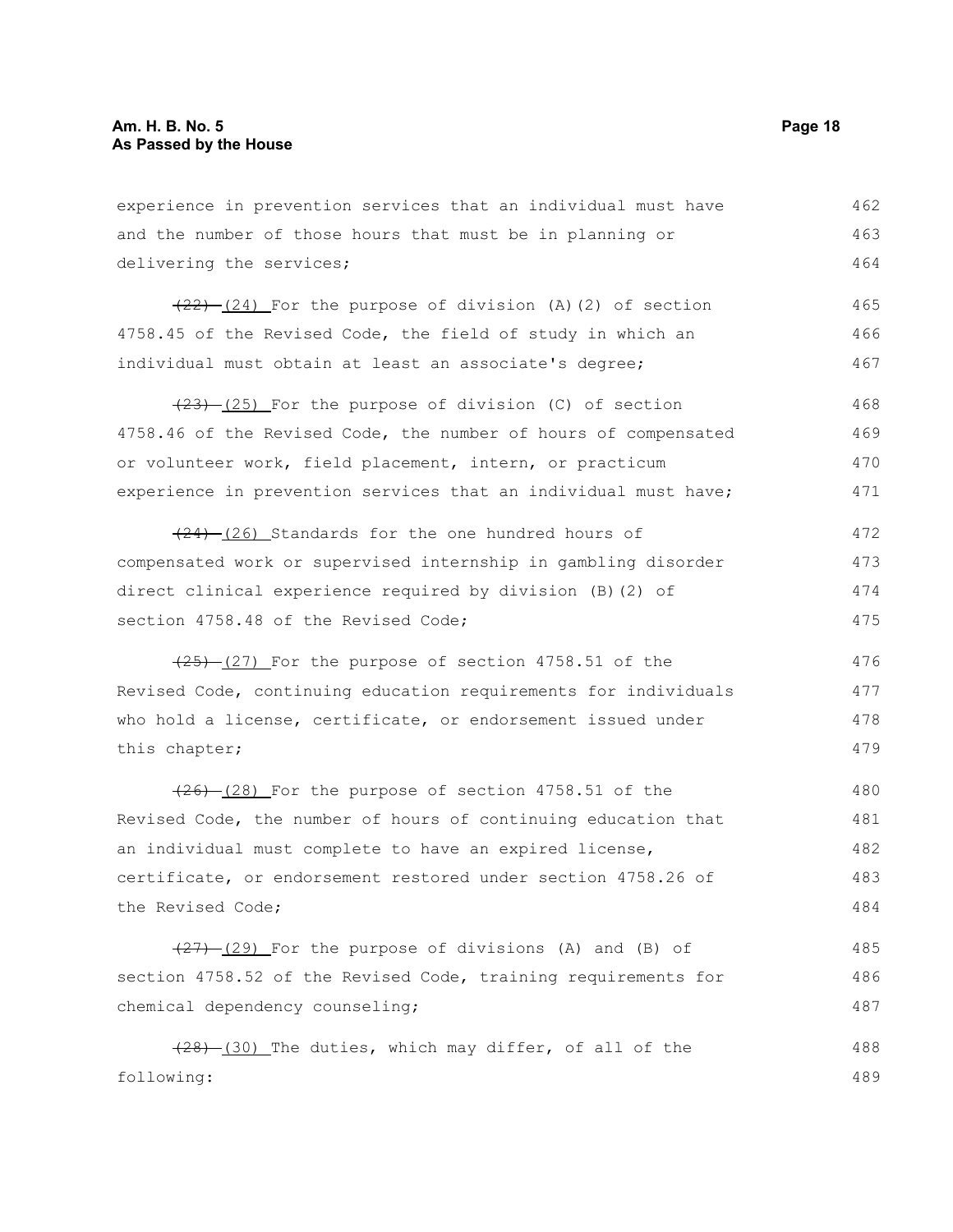(a) An independent chemical dependency counselor-clinical supervisor licensed under this chapter who supervises a chemical dependency counselor III under section 4758.56 of the Revised Code; 490 491 492 493

(b) An independent chemical dependency counselor-clinical supervisor, independent chemical dependency counselor, or chemical dependency counselor III licensed under this chapter who supervises a chemical dependency counselor assistant under section 4758.59 of the Revised Code: 494 495 496 497 498

(c) A prevention consultant or prevention specialist certified under this chapter or independent chemical dependency counselor-clinical supervisor, independent chemical dependency counselor, or chemical dependency counselor III licensed under this chapter who supervises a prevention specialist assistant or registered applicant under section 4758.61 of the Revised Code. 499 500 501 502 503 504

 $(29)$  (31) The duties of an independent chemical dependency counselor licensed under this chapter who holds the gambling disorder endorsement who supervises a chemical dependency counselor III with the gambling disorder endorsement under section 4758.62 of the Revised Code. 505 506 507 508 509

 $(30)$   $(32)$  Anything else necessary to administer this chapter. 510 511

(B) All rules adopted under this section shall be adopted in accordance with Chapter 119. of the Revised Code and any applicable federal laws and regulations. 512 513 514

(C) When it adopts rules under this section, the board may consider standards established by any national association or other organization representing the interests of those involved in chemical dependency counseling or prevention services. 515 516 517 518